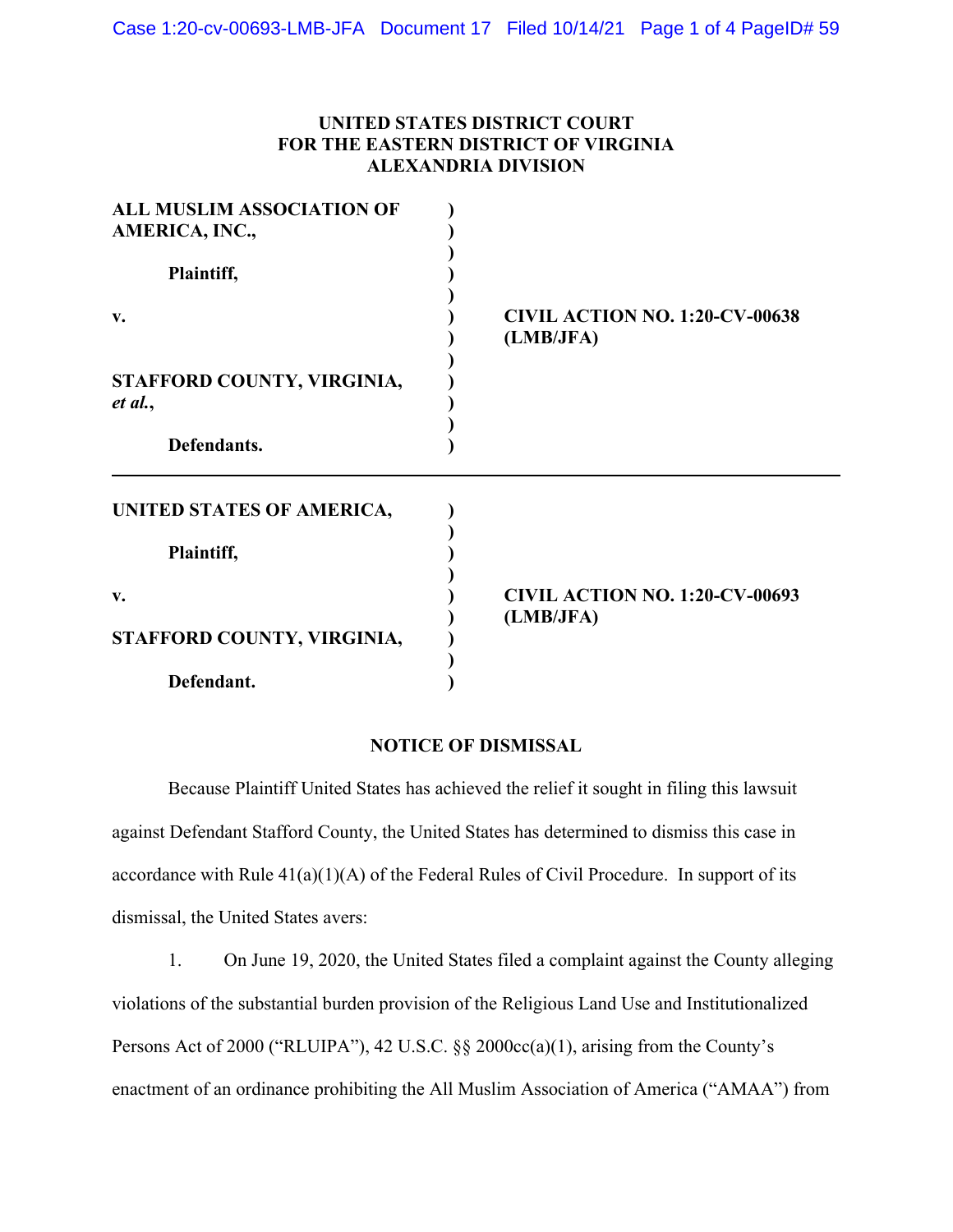developing a religious cemetery. *See* Case No. 1:20-CV-00693, ECF. No. 1. On September 11, 2020, the United States filed an Amended Complaint. *See* Case No 1:20-CV-00683, ECF No. 44.

2. On October 29, 2020, the County repealed the ordinance that the United States alleged had substantially burdened the AMAA.

3. On July 9, 2021, the County granted the AMAA site plan approval of its cemetery.

4. On September 22, 2021, the County and the AMAA entered into a settlement agreement that requires the County to pay \$500,000 to the AMAA. *See* ECF No. 142-2. Under the agreement, the County "affirms its commitment to [RLUIPA]," "agrees that it shall not delay or hinder the reasonable review and approval of any AMAA applications or requests related to the AMAA's establishment of the Proposed Cemetery," and agrees not to "assist, other than as required by law, directly or indirectly, in any third-party action against the AMAA regarding the Proposed Cemetery." *Id*. at ¶ 9.

5. As of the date of this notice of dismissal, and as typically required by settlements resolving RLUIPA complaints filed by the United States, the County has taken the following additional steps to comply with RLUIPA: posting notices of its obligations to comply with RLUIPA on several County website pages involving land use and planning agencies; placing RLUIPA notices in land use application documents; implementing an internal procedure to address complaints by any person who believes that the County may have violated RLUIPA; and offering and providing RLUIPA training to those responsible for the enactment, implementation and enforcement of its zoning and land use regulations.

2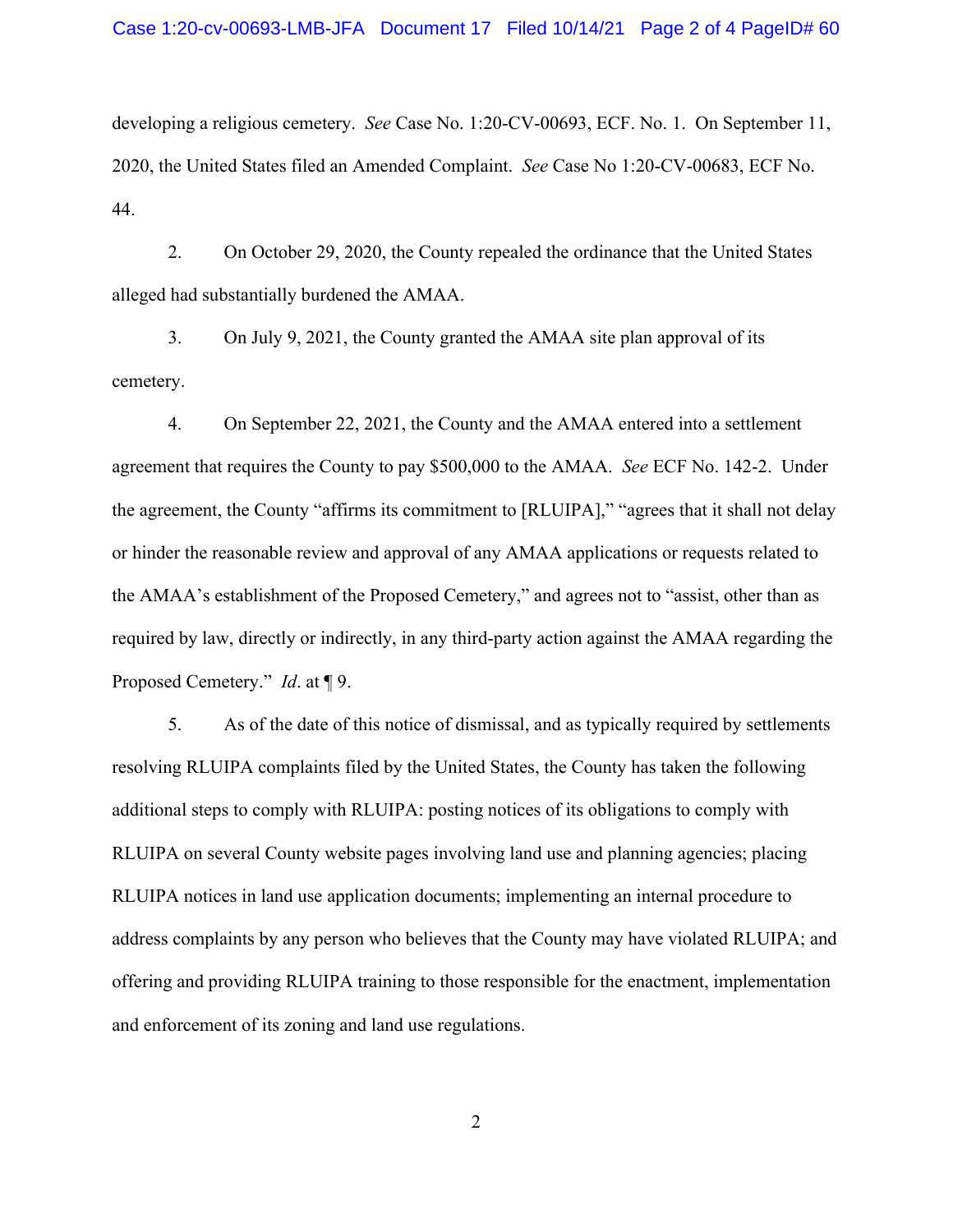6. In light of the above, the United States dismisses its Amended Complaint without

prejudice.

Respectfully submitted,

JESSICA D. ABER United States Attorney Eastern District of Virginia

s/ *Steven Gordon* STEVEN GORDON Assistant United States Attorney Eastern District of Virginia 2100 Jamieson Avenue Alexandria, Virginia 22314 Email: Steve.Gordon@usdoj.gov Tel: (703) 299-3817

KRISTEN CLARKE Assistant Attorney General Civil Rights Division

s/ *Noah Sacks* SAMEENA SHINA MAJEED Chief MICHAEL S. MAURER Deputy Chief BETH PEPPER NOAH D. SACKS Trial Attorneys Housing and Civil Enforcement Section Civil Rights Division U.S. Department of Justice 150 M. Street, N.E. 8th Floor Washington, D.C. 20530 Phone: (202) 305-0916 [Beth.Pepper@usdoj.gov](mailto:Beth.Pepper@usdoj.gov)

Dated: October 14, 2021